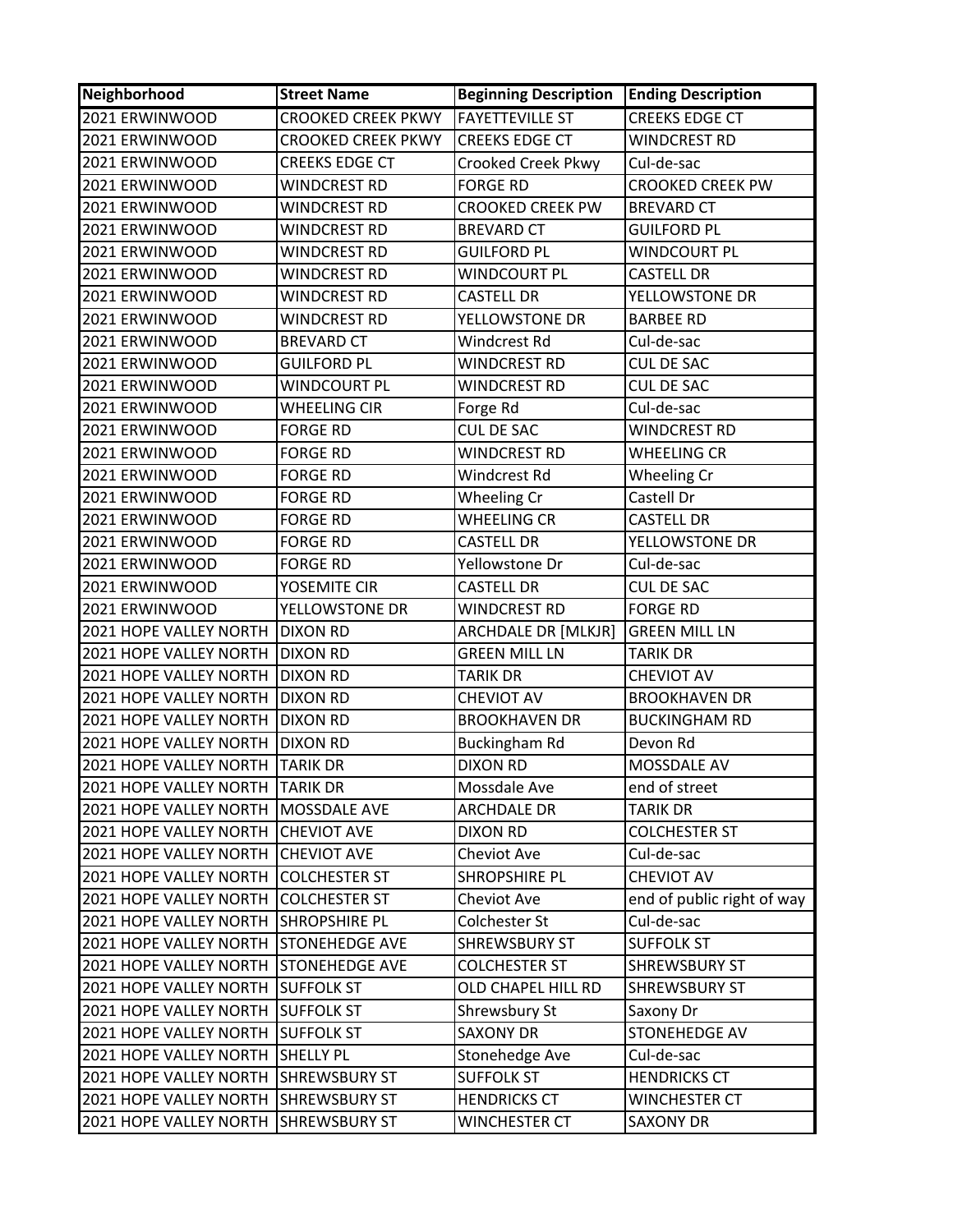| 2021 HOPE VALLEY NORTH SHREWSBURY ST  |                      | <b>SAXONY DR</b>      | STONEHEDGE AV        |
|---------------------------------------|----------------------|-----------------------|----------------------|
| 2021 HOPE VALLEY NORTH   HENDRICKS CT |                      | Shrewsbury St         | Cul De Sac           |
| 2021 HOPE VALLEY NORTH WINCHESTER CT  |                      | Winchester Ct         | Cul-de-sac           |
| 2021 HOPE VALLEY NORTH                | <b>WINCHESTER CT</b> | Winchester Ct         | Cul-de-sac           |
| 2021 HOPE VALLEY NORTH WINCHESTER CT  |                      | Shrewsbury St         | Winchester Ct        |
| 2021 HOPE VALLEY NORTH SAXONY DR      |                      | <b>SHREWSBURY ST</b>  | <b>HERRICK PL</b>    |
| 2021 HOPE VALLEY NORTH SAXONY DR      |                      | <b>HERRICK PL</b>     | <b>SUFFOLK ST</b>    |
| 2021 HOPE VALLEY NORTH HERRICK PL     |                      | Saxony Dr             | Cul-de-sac           |
| 2021 HOPE VALLEY NORTH                | <b>BROOKHAVEN DR</b> | <b>WESTBURY PL</b>    | <b>DIXON RD</b>      |
| 2021 HOPE VALLEY NORTH BROOKHAVEN DR  |                      | end of street         | <b>WESTBURY PL</b>   |
| 2021 HOPE VALLEY NORTH WESTBURY PL    |                      | Brookhaven Dr         | Cul-de-sac           |
| 2021 HOPE VALLEY NORTH GREEN MILL LN  |                      | <b>DIXON RD</b>       | <b>LOGGING TR</b>    |
| 2021 HOPE VALLEY NORTH                | <b>GREEN MILL LN</b> | Logging Trl           | Cul-de-sac           |
| 2021 HOPE VALLEY NORTH                | <b>LOGGING TRL</b>   | Green Mill Ln         | Cul-de-sac           |
| 2021 HOPE VALLEY CC                   | <b>DOVER RD</b>      | OLD CHAPEL HILL RD    | <b>BANBURY WY</b>    |
| 2021 HOPE VALLEY CC                   | <b>DOVER RD</b>      | <b>BANBURY WY</b>     | <b>TONBRIDGE WY</b>  |
| 2021 HOPE VALLEY CC                   | <b>DOVER RD</b>      | <b>TONBRIDGE WY</b>   | <b>DEVON RD</b>      |
| 2021 HOPE VALLEY CC                   | <b>DOVER RD</b>      | <b>DEVON RD</b>       | <b>SURREY LN</b>     |
| 2021 HOPE VALLEY CC                   | <b>BANBURY WAY</b>   | <b>CAMBRIDGE RD</b>   | <b>DOVER RD</b>      |
| 2021 HOPE VALLEY CC                   | <b>TONBRIDGE WAY</b> | <b>CAMBRIDGE RD</b>   | <b>DOVER RD</b>      |
| 2021 HOPE VALLEY CC                   | <b>CAMBRIDGE RD</b>  | OLD CHAPEL HILL RD    | <b>BANBURY WY</b>    |
| 2021 HOPE VALLEY CC                   | <b>CAMBRIDGE RD</b>  | <b>BANBURY WY</b>     | <b>TONBRIDGE WY</b>  |
| 2021 HOPE VALLEY CC                   | <b>CAMBRIDGE RD</b>  | 3537 Cambridge Rd     | Devon Rd [TONBRIDGE] |
| 2021 HOPE VALLEY CC                   | <b>DEVON RD</b>      | <b>HOPE VALLEY RD</b> | <b>HATHAWAY RD</b>   |
| 2021 HOPE VALLEY CC                   | <b>DEVON RD</b>      | <b>HATHAWAY RD</b>    | <b>DIXON RD</b>      |
| 2021 HOPE VALLEY CC                   | <b>DEVON RD</b>      | <b>NORWICH WY</b>     | <b>BUCKINGHAM RD</b> |
| 2021 HOPE VALLEY CC                   | <b>DEVON RD</b>      | <b>Buckingham Rd</b>  | Cambridge Rd         |
| 2021 HOPE VALLEY CC                   | <b>DEVON RD</b>      | <b>CAMBRIDGE RD</b>   | <b>DOVER RD</b>      |
| 2021 HOPE VALLEY CC                   | <b>DEVON RD</b>      | DOVER RD              | <b>SURREY RD</b>     |
| 2021 HOPE VALLEY CC                   | <b>NORWICH WAY</b>   | <b>SURREY LN</b>      | <b>DEVON RD</b>      |
| 2021 EAST DURHAM                      | <b>GARY ST</b>       | <b>E MAIN ST</b>      | MOZELLE ST           |
| 2021 EAST DURHAM                      | <b>GARY ST</b>       | MOZELLE ST            | <b>TAYLOR ST</b>     |
| 2021 EAST DURHAM                      | <b>GARY ST</b>       | <b>TAYLOR ST</b>      | <b>QUINCY ST</b>     |
| 2021 EAST DURHAM                      | <b>GARY ST</b>       | <b>QUINCY ST</b>      | <b>LIBERTY ST</b>    |
| 2021 EAST DURHAM                      | <b>GARY ST</b>       | <b>LIBERTY ST</b>     | N MIAMI BV           |
| 2021 EAST DURHAM                      | <b>QUINCY ST</b>     | Cul-de-sac            | Gary St              |
| 2021 EAST DURHAM                      | <b>QUINCY ST</b>     | Gary St               | Cul-de-sac           |
| 2021 EAST DURHAM                      | N BRIGGS AVE         | E Main St             | Long St              |
| 2021 EAST DURHAM                      | N BRIGGS AVE         | LONG ST               | <b>TAYLOR ST</b>     |
| 2021 EAST DURHAM                      | N BRIGGS AVE         | <b>TAYLOR ST</b>      | SOUTHGATE ST         |
| 2021 EAST DURHAM                      | N BRIGGS AVE         | <b>SOUTHGATE ST</b>   | <b>LIBERTY ST</b>    |
| 2021 EAST DURHAM                      | <b>LATHROP ST</b>    | PARK AV               | N GUTHRIE AV         |
| 2021 EAST DURHAM                      | LATHROP ST           | N GUTHRIE AV          | N BRIGGS AV          |
| 2021 EAST DURHAM                      | <b>LATHROP ST</b>    | N BRIGGS AV           | <b>BRYE ST</b>       |
| 2021 EAST DURHAM                      | <b>PARK AVE</b>      | <b>LIBERTY ST</b>     | <b>LATHROP ST</b>    |
| 2021 EAST DURHAM                      | <b>PARK AVE</b>      | <b>LATHROP ST</b>     | <b>HOLLOWAY ST</b>   |
| 2021 EAST DURHAM                      | <b>SPRUCE ST</b>     | <b>SOUTHGATE ST</b>   | <b>LIBERTY ST</b>    |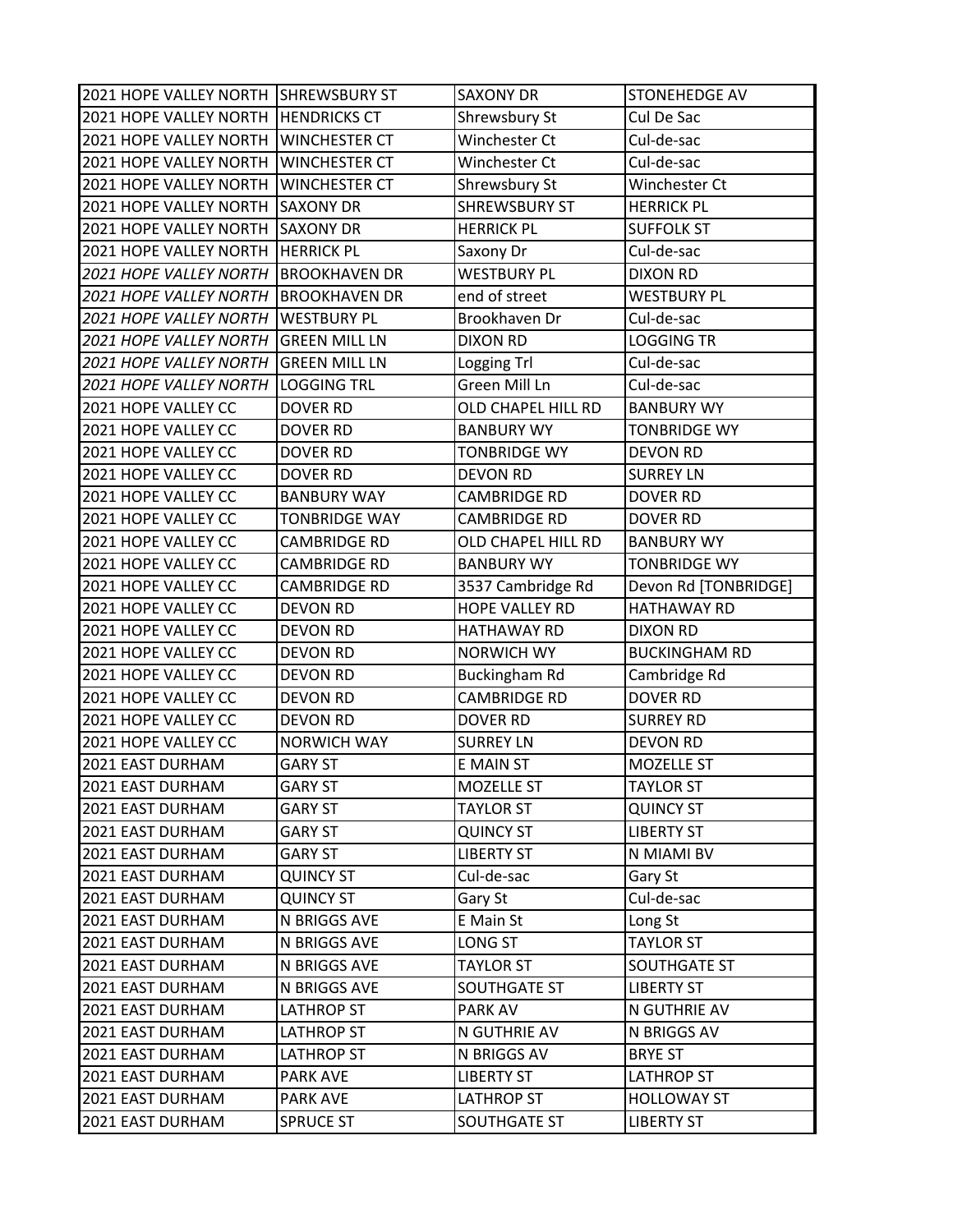| 2021 EAST DURHAM    | <b>SPRUCE ST</b>       | <b>LIBERTY ST</b>      | <b>EVA ST</b>          |
|---------------------|------------------------|------------------------|------------------------|
| 2021 EAST DURHAM    | <b>SPRUCE ST</b>       | <b>EVA ST</b>          | <b>HOLLOWAY ST</b>     |
| 2021 EAST DURHAM    | <b>CHERRY GROVE ST</b> | E MAIN ST              | <b>TAYLOR ST</b>       |
| 2021 EAST DURHAM    | SOUTHGATE ST           | N HYDE PARK AV         | N MAPLE ST             |
| 2021 EAST DURHAM    | SOUTHGATE ST           | N MAPLE ST             | <b>SPRUCE ST</b>       |
| 2021 EAST DURHAM    | SOUTHGATE ST           | <b>SPRUCE ST</b>       | N DRIVER ST            |
| 2021 EAST DURHAM    | SOUTHGATE ST           | N DRIVER ST            | PARK AV                |
| 2021 EAST DURHAM    | SOUTHGATE ST           | PARK AV                | N GUTHRIE AV           |
| 2021 EAST DURHAM    | <b>S MAPLE ST</b>      | <b>ASHE ST</b>         | <b>ANGIER AV</b>       |
| 2021 EAST DURHAM    | <b>S MAPLE ST</b>      | <b>HART ST</b>         | <b>ASHE ST</b>         |
| 2021 EAST DURHAM    | S MAPLE ST             | E MAIN ST              | <b>HART ST</b>         |
| 2021 EAST DURHAM    | N MAPLE ST             | E Main St              | <b>Taylor St</b>       |
| 2021 EAST DURHAM    | N MAPLE ST             | <b>TAYLOR ST</b>       | SOUTHGATE ST           |
| 2021 EAST DURHAM    | N MAPLE ST             | <b>SOUTHGATE ST</b>    | <b>LIBERTY ST</b>      |
| 2021 EAST DURHAM    | <b>HART ST</b>         | <b>S MAPLE ST</b>      | <b>ROBERSON ST</b>     |
| 2021 EAST DURHAM    | <b>HART ST</b>         | <b>ROBERSON ST</b>     | <b>S DRIVER ST</b>     |
| 2021 EAST DURHAM    | <b>HART ST</b>         | <b>S DRIVER ST</b>     | <b>S GUTHRIE AV</b>    |
| 2021 EAST DURHAM    | <b>HART ST</b>         | <b>S GUTHRIE AV</b>    | S BRIGGS AV            |
| 2021 EAST DURHAM    | <b>HART ST</b>         | S BRIGGS AV            | <b>CODY ST</b>         |
| 2021 EAST DURHAM    | <b>HART ST</b>         | <b>CODY ST</b>         | <b>HARVARD AV</b>      |
| 2021 EAST DURHAM    | <b>TAYLOR ST</b>       | N HYDE PARK AV         | N MAPLE ST             |
| 2021 EAST DURHAM    | <b>TAYLOR ST</b>       | N MAPLE ST             | <b>CHERRY GROVE ST</b> |
| 2021 EAST DURHAM    | <b>TAYLOR ST</b>       | <b>CHERRY GROVE ST</b> | N DRIVER ST            |
| 2021 EAST DURHAM    | TAYLOR ST              | N DRIVER ST            | N GUTHRIE AV           |
| 2021 EAST DURHAM    | <b>TAYLOR ST</b>       | N GUTHRIE AV           | N BRIGGS AV            |
| 2021 EAST DURHAM    | <b>TAYLOR ST</b>       | N BRIGGS AV            | <b>RAYNOR ST</b>       |
| 2021 EAST DURHAM    | <b>TAYLOR ST</b>       | <b>RAYNOR ST</b>       | <b>GARY ST</b>         |
| 2021 EAST DURHAM    | <b>TAYLOR ST</b>       | Gary St                | end of street          |
| 2021 HOPE VALLEY CC | <b>SURREY RD</b>       | HOPE VALLEY RD         | <b>HATHAWAY RD</b>     |
| 2021 HOPE VALLEY CC | <b>SURREY RD</b>       | Hathaway Rd            | Norwich Way            |
| 2021 HOPE VALLEY CC | <b>SURREY RD</b>       | <b>NORWICH WY</b>      | <b>CORNWALL RD</b>     |
| 2021 HOPE VALLEY CC | <b>SURREY RD</b>       | Cornwall Rd            | Exeter Wy              |
| 2021 HOPE VALLEY CC | <b>SURREY RD</b>       | <b>EXETER WY</b>       | <b>DOVER RD</b>        |
| 2021 HOPE VALLEY CC | <b>SURREY RD</b>       | DOVER RD               | <b>SURREY RD</b>       |
| 2021 HOPE VALLEY CC | <b>SURREY RD</b>       | Surrey Rd              | Dover Rd               |
| 2021 HOPE VALLEY CC | <b>SURREY RD</b>       | <b>Stratford Rd</b>    | <b>DEVON RD</b>        |
| 2021 HOPE VALLEY CC | <b>EXETER WAY</b>      | <b>DOVER RD</b>        | <b>SURREY LN</b>       |
| 2021 HOPE VALLEY CC | <b>DOVER RD</b>        | Surrey Ln              | Avon Rd                |
| 2021 HOPE VALLEY CC | DOVER RD               | <b>AVON RD</b>         | <b>EXETER WY</b>       |
| 2021 HOPE VALLEY CC | DOVER RD               | <b>EXETER WY</b>       | <b>CORNWALL RD</b>     |
| 2021 HOPE VALLEY CC | DOVER RD               | <b>CORNWALL RD</b>     | <b>ETON RD</b>         |
| 2021 HOPE VALLEY CC | DOVER RD               | <b>ETON RD</b>         | <b>BRISTOL RD</b>      |
| 2021 HOPE VALLEY CC | DOVER RD               | <b>BRISTOL RD</b>      | PLYMOUTH RD            |
| 2021 HOPE VALLEY CC | DOVER RD               | PLYMOUTH RD            | <b>RUGBY RD</b>        |
| 2021 HOPE VALLEY CC | DOVER RD               | <b>RUGBY RD</b>        | HOPE VALLEY RD         |
| 2021 EAST DURHAM    | <b>ASHE ST</b>         | <b>BINGHAM ST</b>      | S BENJAMINE ST         |
| 2021 EAST DURHAM    | ASHE ST                | S BENJAMINE ST         | <b>CREASY ST</b>       |